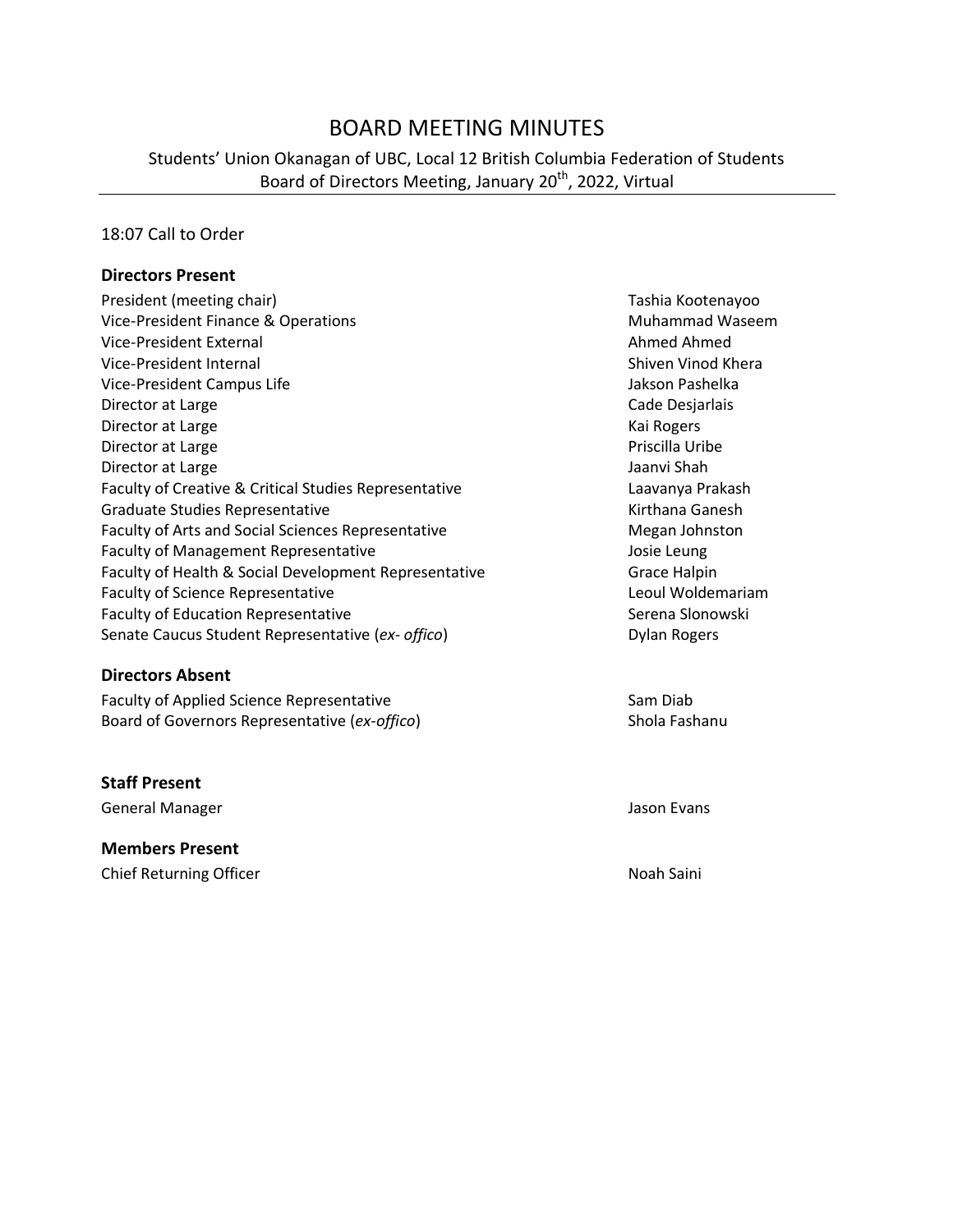#### **1.** ACKNOWLEDGEMENT OF TERRITORY

*We would like to acknowledge that we are on the traditional, ancestral territory of the Okanagan Nation. We would like to recognize that learning happened in this place long before this institution was established. It's important that we understand that we are very privileged to be living, working, and learning in these territories that are not our own.*

#### **2.** ADOPTION OF AGENDA AND REVIEW OF MEMBERSHIP

22/01/20.01

Ahmed/Desjarlais

Be it resolved that the agenda be adopted.

## **3.** ADOPTION OF MINUTES FROM PREVIOUS MEETINGS

22/01/20.02

Ahmed/Desjarlais

Be it resolved that minutes of the meeting held December 15<sup>th</sup>, 2021 be adopted.

## Carried

Shah arrived at 18:09

#### **4.** PRESENTATIONS

#### **4.1 RBC**

Due to technical issues the RBC representative was unable to connect to the zoom call. As such the presentation was moved until the next scheduled Board of Directors meeting.

#### **5.** OLD BUSINESS

22/01/20.03

Rogers/Pashelka

Be it resolved that the amendments to the regulations be adopted as attached and presented.

Rogers motivated the Finance, Elections and Oversight committee amendments.

Khera spoke opposed to the motion and noted these regulations were not considered by the Policy Committee.

Rogers countered the Policy Committee was recommending the regulations.

Kootenayoo interjected with a Point of Information for the Board, clarifying the Policy Committee reviewed the amendments in their last meeting and failed to come to a census on recommendation due to lack of quorum and was requesting the Board review the regulations.

Ahmed spoke against the regulations as they were not recommended by the Policy Committee.

Desjarlais argued if these regulations should be considered all together as there were numerous significant amendment proposals.

Kootenayoo asked the Board if Directors would prefer the Elections regulations be considered separately.

22/01/20.04 Ganesh/Desjarlais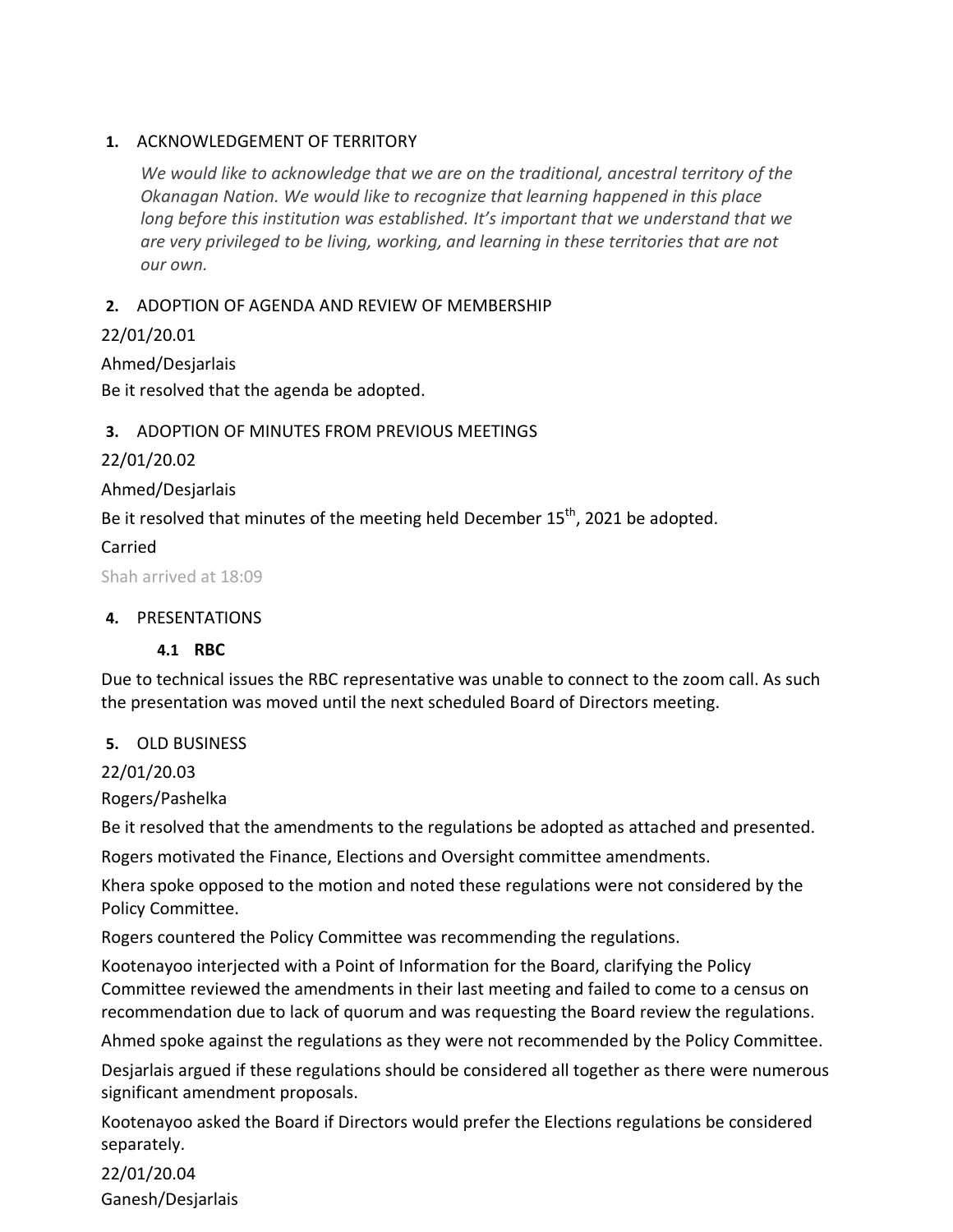Be it resolved that the Elections regulation amendments be considered separately from the proposed policy changes.

Rogers provided a presentation on the regulation amendments.

Ganesh noted Rogers presentation clarified issue of what changes were being proposed.

Not Carried

The discussion returned to motion three (3).

The motion was not carried.

#### **6.** EXECUTIVE REPORTS

- **7.** COMMITTEE BUSINESS
	- **7.1 Executive Committee**

**7.2 Finance Committee**

22/01/20.05

Waseem/ Desjarlais

Be it resolved that minutes of the meeting held December  $16^{th}$ . 2021 be adopted.

Carried

22/01/20.06

Waseem/Rogers

Be it resolved that minutes of the meeting held January  $13<sup>th</sup>$ , 2021 be adopted.

Carried

22/01/20.07

Waseem/Khera

Whereas the Finance Committee reviewed the per diem for directors under the conferences and travel section of the regulations and recommended the following changes:

Breakfast per diem to Eighteen dollars (\$18 CAD)

Lunch per diem to Twenty dollars (\$20 CAD)

Be it resolved that the Board of Directors amend the regulation references to per diem to reflect this change.

Waseem motivated the Finance committee discussion on per diems, noting these amounts were reflective of cost three (3) years ago. He explained the Finance committee was asked to review all meal per diems and decided upon the amended amounts to account for inflation. Carried

- **7.3 Policy Committee**
- **7.4 Campus Life Committee**
- **7.5 Campaigns Committee**
- **7.6 Oversight Committee**
- **7.7 Graduate Student Committee**
- **7.8 Electoral Committee**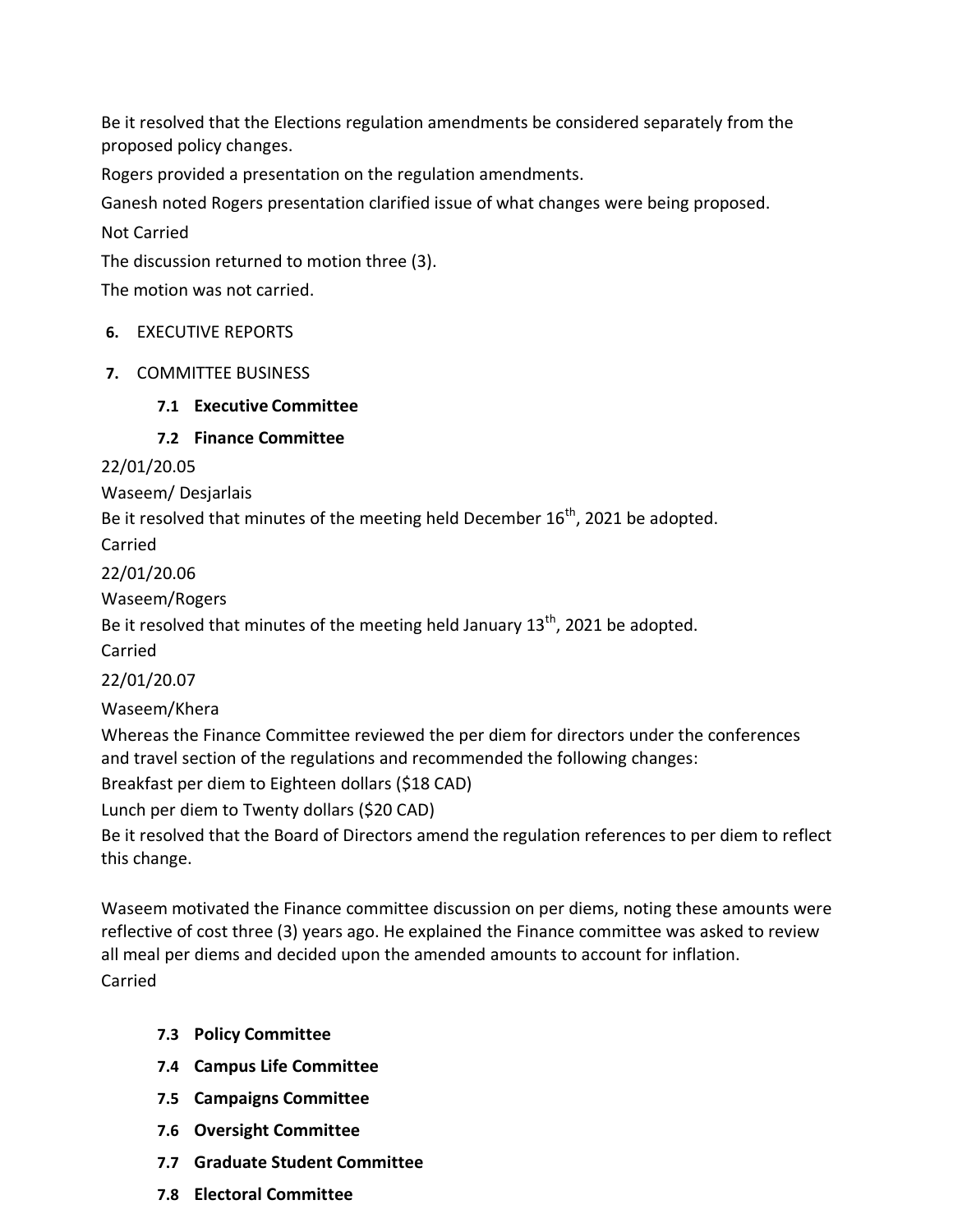22/01/20.08

Ahmed/Pashelka

Be it resolved that Abdullah Abusamak be appointed Deputy Chief Returning officer.

Saini motivated the process for recruitment and the candidates' qualifications for the role. Carried

#### **8.** REPORT ON UNIVERSITY RELATIONS

- **8.1 Board of Governors**
- **8.2 Senate**
- **8.3 Other University Committees**

#### **9.** NEW BUSINESS

## 22/01/20.09

## Rogers/Kootenayoo

Whereas the budget for reimbursing clubs and course unions that purchase "climate-friendly food" has not been utilized, and whereas more than fifty percent (50%) of the academic year has passed and on-campus events are extremely limited,

and whereas Covid-19 continues to be a significant negative impact on the lives of our members,

Be it resolved that twenty thousand dollars (\$20,000) from the "climate-friendly food reimbursement" budget line be reallocated to The Pantry to assist in feeding students in need.

Waseem spoke to concerns of regulation and the motion being order and requested the motion be moved to the Executive Committee for further discussion.

Kootenayoo agreed and requested census from the Board of Directors.

Directors were in agreement and motion eight (8) was forwarded to the Executive committee for consideration and review.

Not carried.

# 22/01/20.10

# Ahmed/Kootenayoo

Whereas VP External and President have drafted a letter to the UBC Okanagan Senate through the Student senate caucus requesting they put forward an advanced motion requesting the extension of the add/drop deadline without penalty and with full course refunds and a pause of financial holds until February 7th, 2022.

Be it resolved the Board of Directors approve the drafted letter as presented to be formally sent to the UBC Okanagan Senate and Student Senate Caucus.

Ahmed motivated to the Board, explaining that the Vancouver campus Senate had successfully passed a motion extending the drop/withdrawal deadline. He spoke to the urgency to pass and send this letter through the ex-officio SUO Senate representative to the Caucus.

Kootenayoo added the letter would be circulated on our socials as well.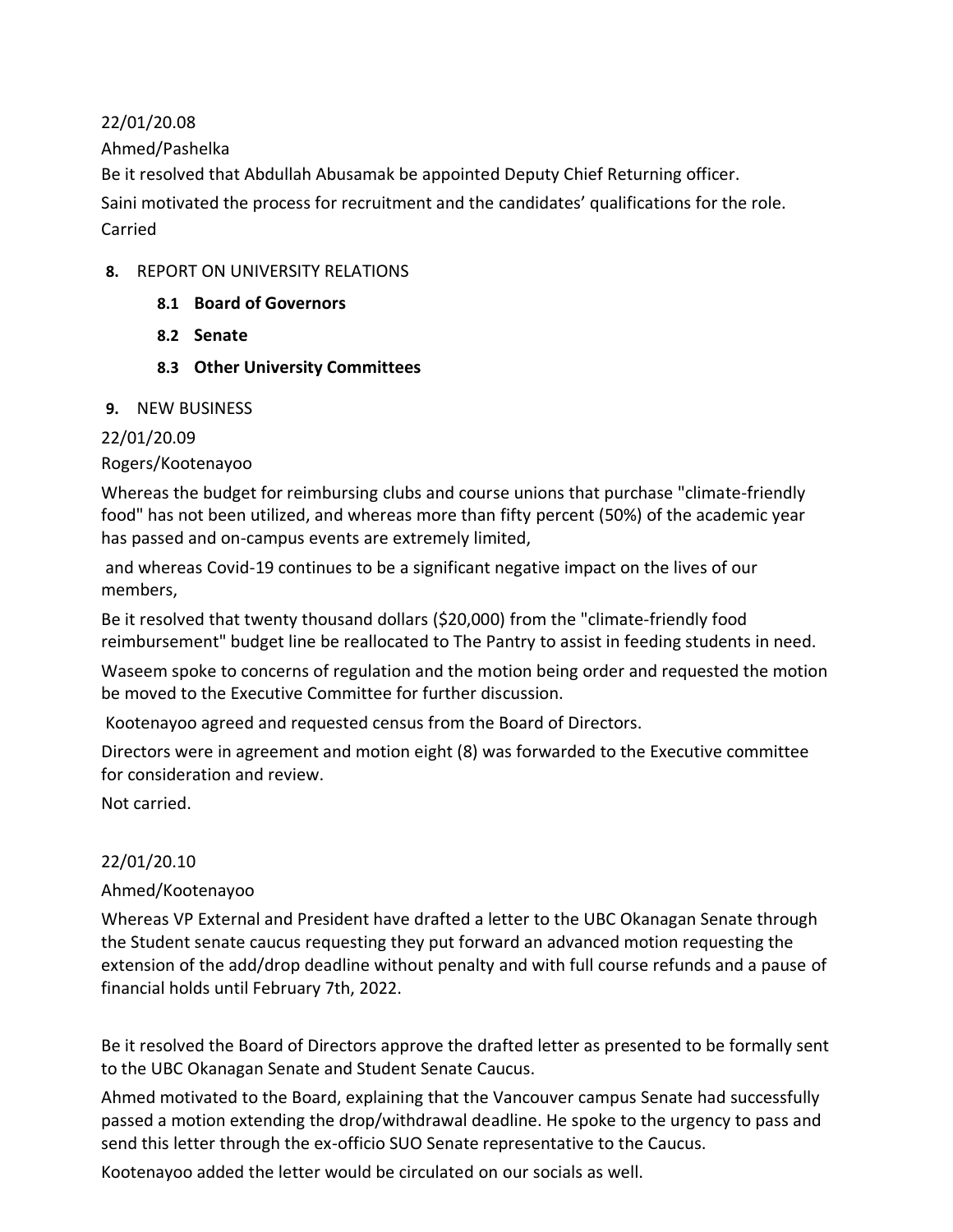Dylan Rogers, the Student Senate representative prefaced that the agenda committee for the Okanagan senate had already conveyed for the up-coming meeting. He explained that agenda itself had yet to be circulated and would follow up with relevant senate members to inquire on the plausibility of the motion for consideration.

Kootenayoo and Ahmed thanked Rogers for his willingness to bring the motion forward on behalf of students' on the Okanagan campus.

Carried

## **10.** INFORMATION ITEMS

## **10.1 Pause on In-Person Learning**

Desjarlais detailed the students concerns with the University response to Covid-19 and pause of in-person learning. He noted that the tuition engagement was not well-timed as it was asks students to pay more money for less access to education.

Ahmed overviewed the Executive committees' advocacy efforts to administration prior to January, discussing their request that UBC provide advance communication to students if they foresaw changes to the January in-person planning. He also shared the efforts to address student concerns on tuition and affordability since June.

# **10.2 January Executive Reports**

Rogers provided an update to the Board that the Oversight Committee had begun the Trimester Executive review process. He explained an on-going issue with late report submissions on behalf of the Executives, noting that only four(4) of five trimester reports had been submitted with one (1) being insufficient in its' completion. Rogers sought consultation from the Board of Directors, on providing feedback to the review and reporting process to ensure accountability for Executive Directors.

Waseem asked questions about the goal review reports and spoke to the effort and time he placed into his trimester report.

Rogers noted Waseem was not the Executive in question. However, this discussion was not based on one example but a reoccurring theme of Executive directors failing to submit timely or adequate reports. He reemphasized that these reports were established for ensuring accountability to the membership. Again, Rogers requested feedback from the Board on the process.

Waseem suggested that the process should be more centered on improving performance than providing disciplinary action for failure to submit reports or review documents.

Kootenayoo encouraged the Board of Directors to engage with the review of the Executive reporting. She explained these timesheets, reports and reviews have been a topic of discussion for the last three (3) years but clearly there was a need to continue to revise this process.

Rogers explained that he has sought the feedback of the Executive committee members without response.

Waseem added he desired a meeting between the Executive and Oversight Committee.

Ahmed motioned for adjournment as the meeting was exceeding time.

22/01/20.11 Ahmed/Kootenayoo